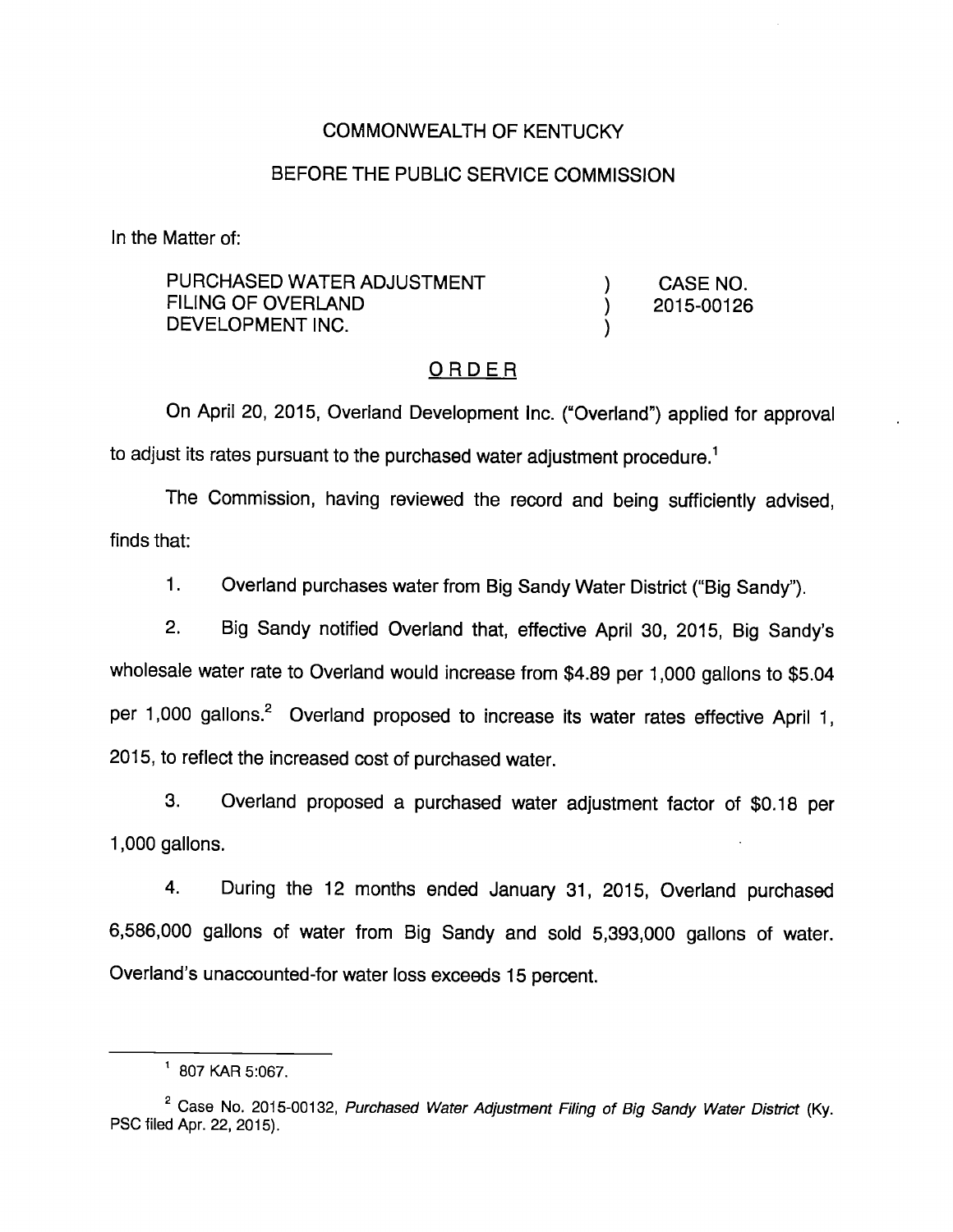5. 807 KAR 5:0067, Section 3 (3), requires that, in instances where a privateiy owned water utiiity's unaccounted-for water ioss exceeds 15 percent, the utility's actual water sales shall be divided by 85 percent to yield the maximum allowable water purchases. The maximum allowable water purchases shall then be multiplied by the suppiier's base rate and the changed rate. The difference between these amounts will be the total allowable change in the utility's purchased water costs.

6. During the 12 months ended January 31, 2015, Overland's allowable gallons of water purchased are 6,344,700. The increase in Overland's cost of purchased water is \$951.71, resuiting in a purchased water adjustment factor of \$0.18 per 1,000 gallons.

7. The purchased water adjustment factor of \$0.18 per 1,000 gaiions, as set forth in Appendix A to this Order, is fair, just, and reasonable and should be approved.

8. The rates in Appendix B are fair, just, and reasonable and should be approved for service rendered by Overland on and after April 30, 2015.

9. Overland's proposal to place its rates into effect as of April 1, 2015, should be denied.

IT IS THEREFORE ORDERED that:

1. The purchased water adjustment factor of \$0.18 per 1,000 gaiions is approved.

2. Overland's proposed rates are approved.

3. Overland's proposed effective date of April 1, 2015, is denied.

4. The rates in Appendix B are approved for service that Overland renders on or after April 30, 2015.

-2- Case No. 2015-00126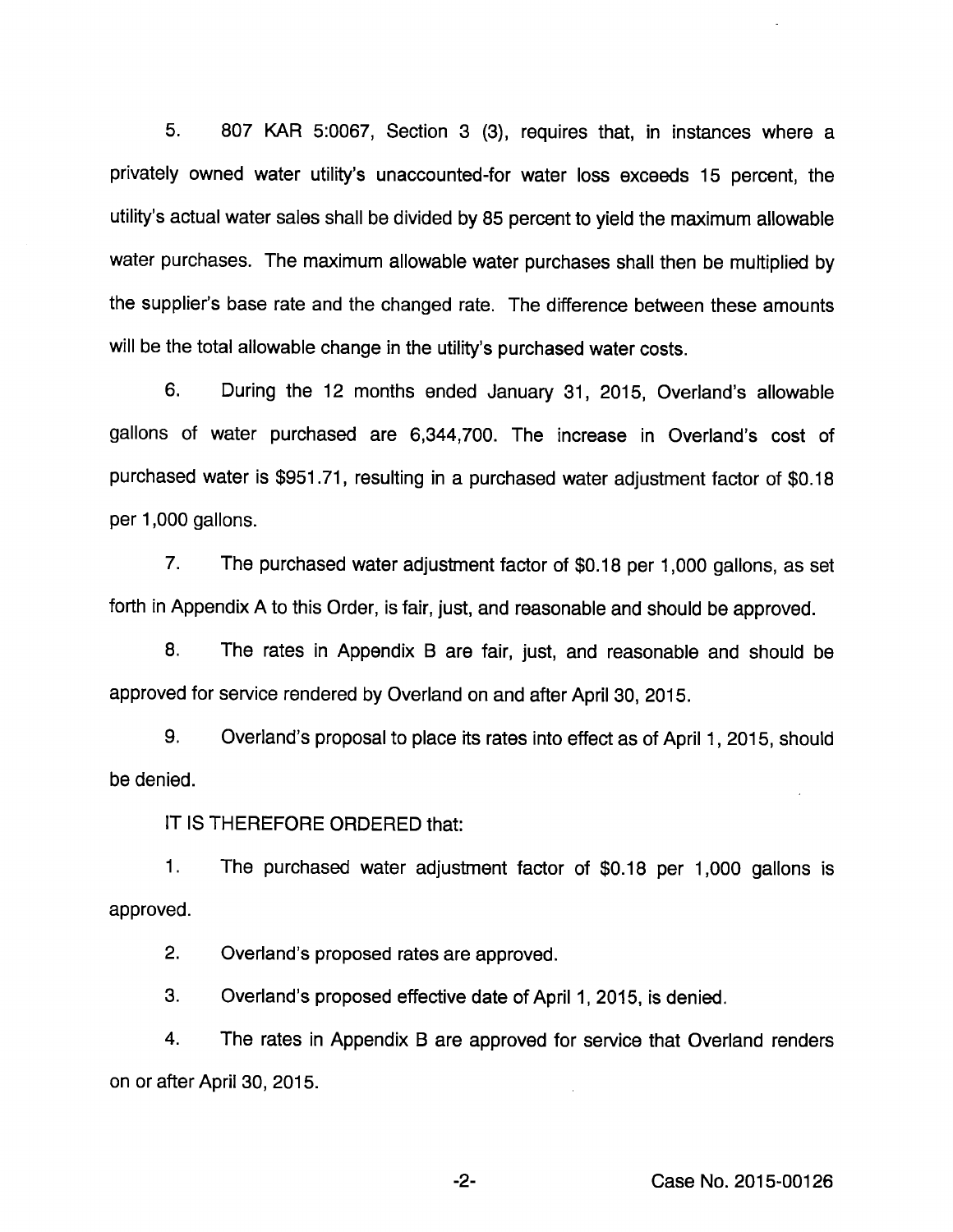5. Within 20 days of the date of this Order, Overland shall file with the Commission, using the Commission's electronic Tariff Filing System, revised tariff sheets showing the rates approved herein.

By the Commission



ATTEST:

V Stephanic Bell + JD

Case No. 2015-00126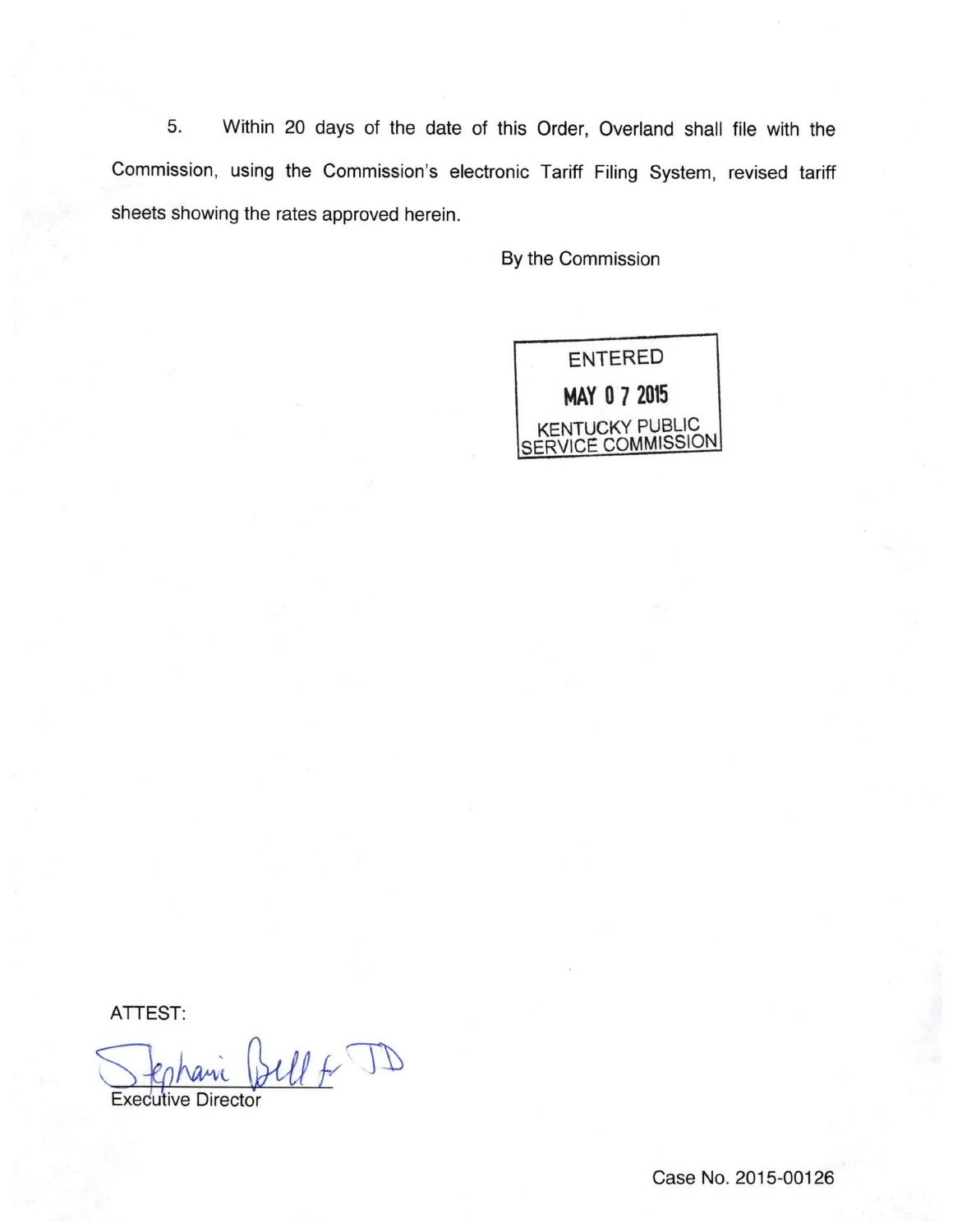# APPENDIX A

#### APPENDIX TO AN ORDER OF THE KENTUCKY PUBLIC SERVICE COMMISSION IN CASE NO. 2015-00126 DATED MAY 0 7 2015

Calculation of allowable gallons purchased

| Total gallons sold for the test period<br>Divided by .85<br>Total allowable gallons purchased | 5,393,000<br>.85<br>6,344,706 |                  |
|-----------------------------------------------------------------------------------------------|-------------------------------|------------------|
| Big Sandy                                                                                     | <b>New Rate</b>               | <b>Base Rate</b> |
| Allowable Purchases in gallons                                                                | 6,344,706                     | 6,344,706        |
| Volumetric rate                                                                               | \$5.04 /1,000                 | \$4.89/1,000     |
|                                                                                               | \$31,977.32                   | \$31,025.61      |
|                                                                                               |                               |                  |
|                                                                                               | Increased water cost          | \$951.71         |
| Increased water cost                                                                          | \$<br>951.71                  |                  |

| Divided by gallons sold / 1,000   | 5,393,000 |                                    |
|-----------------------------------|-----------|------------------------------------|
| Purchased water adjustment factor |           | 0.1764<br>$0.18$ per 1,000 gallons |

 $\ddot{\phantom{0}}$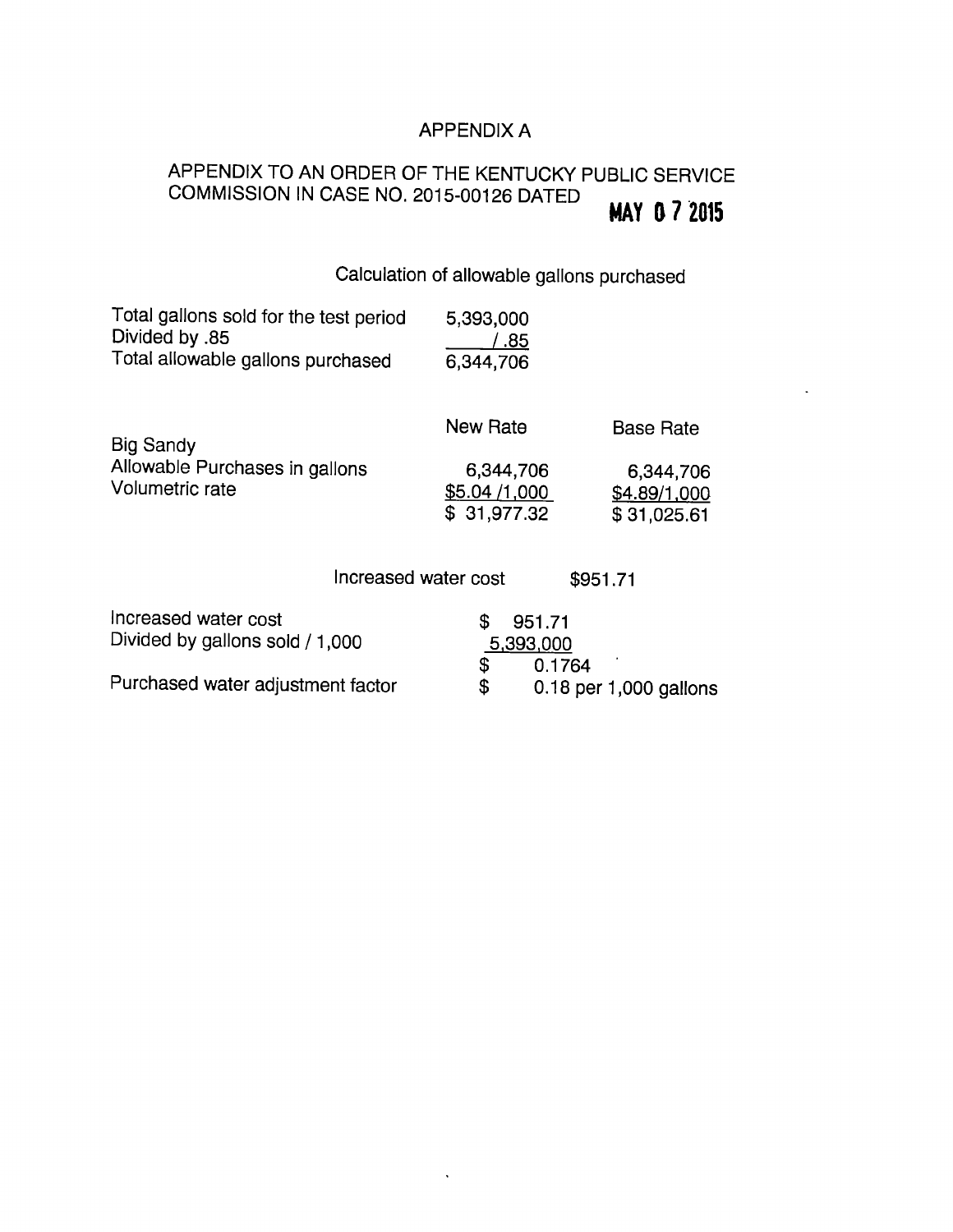#### APPENDIX B

# APPENDIX TO AN ORDER OF THE KENTUCKY PUBLIC SERVICE COMMISSION IN CASE NO. 2015-00126 DATED MAY 0 7 2015

The following rates and charges are prescribed for the customers in the area served by Overland Development, Inc. All other rates and charges not specifically mentioned herein shall remain the same as those in effect under authority of the Commission prior to the effective date of this Order.

## **Monthly Water Rates**

First 2,000 gallons \$25.32 Minimum Bill

Next 8,000 gallons 9.93 per 1,000 gallons Next 20,000 gallons 8.15 per 1,000 gallons Next 20,000 gallons 7.21 per 1,000 gallons Over 50,000 gallons 6.31 per 1,000 gallons